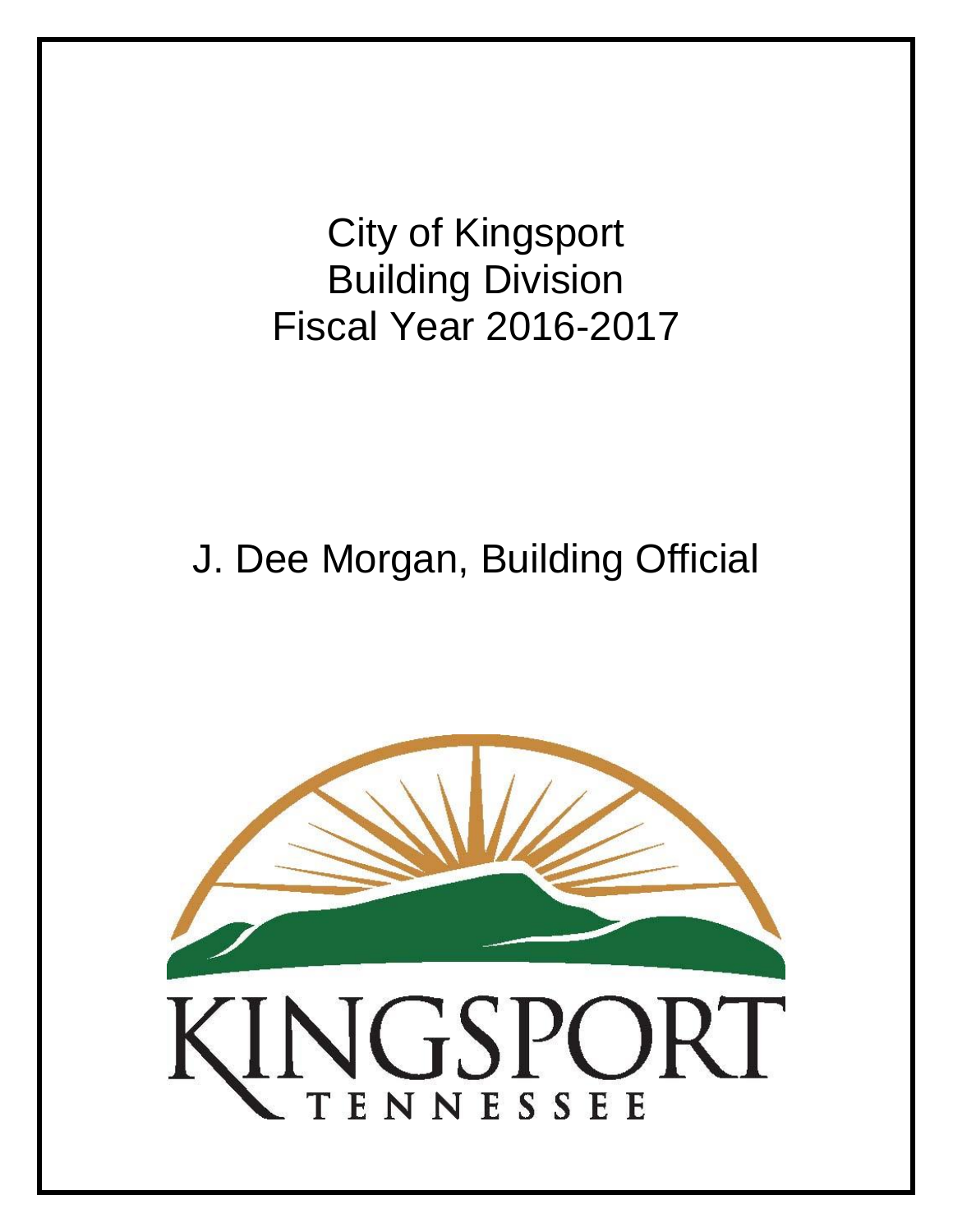Building codes have existed for over four thousand years. From early Babylonia through the height of the Roman Empire to the present day, the basic purpose and need of the code has remained the same:

- Protect lives by reducing potential hazards.
- Lower construction costs by creating uniformity.
- Create standards to establish predictability and consistent minimum standards.
- Contribute to the wellbeing of the community by preserving life and maintaining property values over time.

These four principles are our mission and we are dedicated to upholding them and serving the citizens of Kingsport.

## **STAFF**

J Dee Morgan, Building Official Keith Bruner, Master Building Inspector Chris Ferrell, Senior Electrical Inspector Joel Spencer, Building Inspector II Kristen Hodgson, Secretary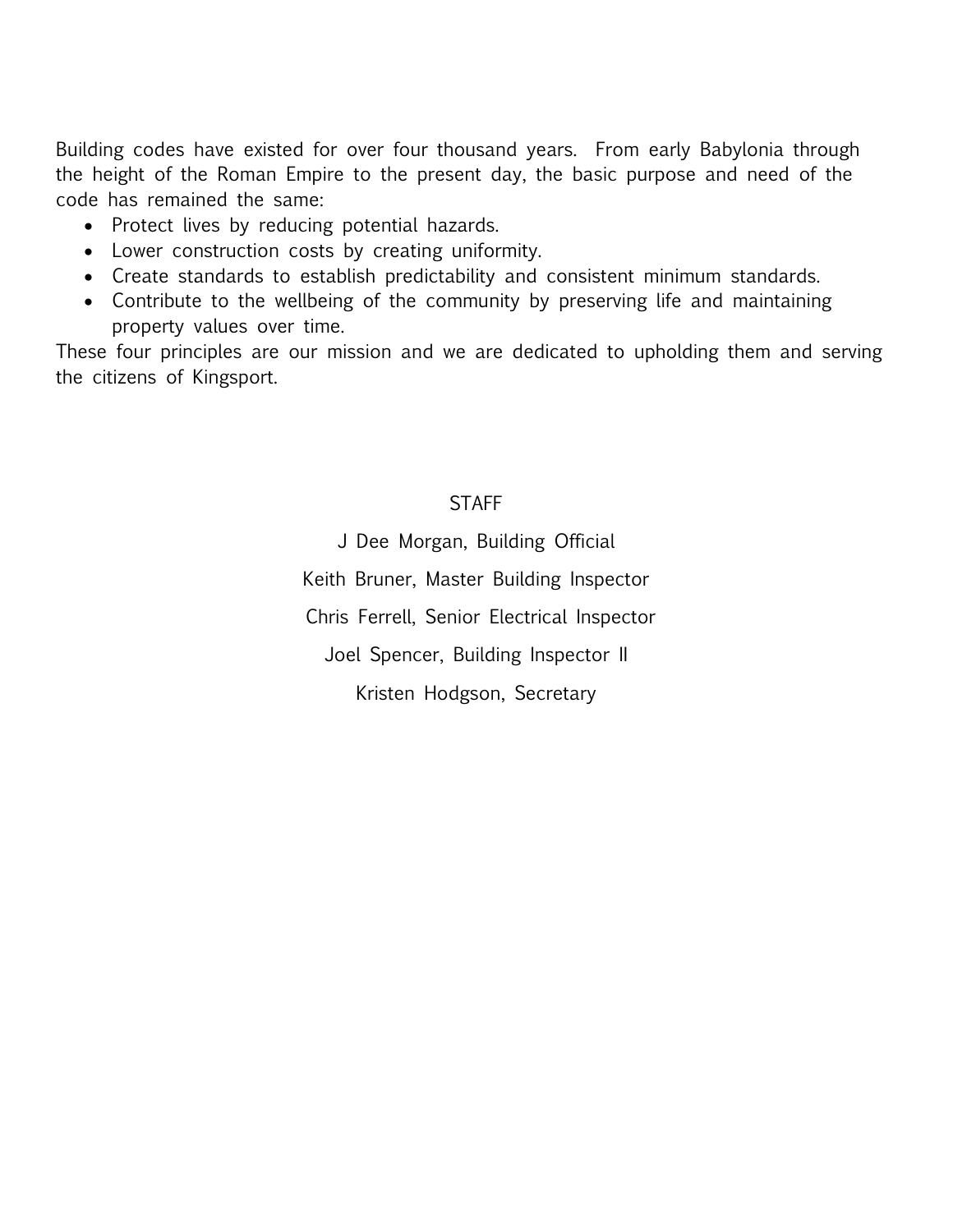This report summarizes activity in the City of Kingsport Building Division for fiscal year 2017. Permits issued are broken down into categories of residential or commercial, new construction or renovations and additions.

The following compares building permit activity for the past two fiscal years by category:

|                                       | <b>Fiscal Year 2015-2016</b> |              |  | <b>Fiscal Year 2016-2017</b> |               |
|---------------------------------------|------------------------------|--------------|--|------------------------------|---------------|
| <b>RESIDENTIAL PERMITS</b>            | <b>COUNT</b>                 | <b>COST</b>  |  | <b>COUNT</b>                 | <b>COST</b>   |
| <b>Accessory Structures</b>           | 148                          | \$1,927,085  |  | 131                          | \$2,405,905   |
| <b>Additions</b>                      | 40                           | \$1,348,183  |  | 29                           | \$1,318,100   |
| Alterations                           | 86                           | \$1,817,302  |  | 83                           | \$2,512,836   |
| New Duplex                            |                              |              |  | $\overline{4}$               | \$480,000     |
| New Group Home                        |                              |              |  |                              |               |
| New Multi-Family                      | 9                            | \$10,570,367 |  | 26                           | \$16,287,941  |
| New Single-Family                     | 86                           | \$21,971,075 |  | 86                           | \$20,659,760  |
| <b>Roof Residential</b>               | 72                           | \$511,993    |  | 59                           | \$332,965     |
| <b>TOTAL RESIDENTIAL</b>              | 441                          | \$38,146,005 |  | 418                          | \$43,997,507  |
| <b>COMMERCIAL PERMITS</b>             |                              |              |  |                              |               |
| <b>Additions</b>                      | $\overline{7}$               | \$1,007,063  |  | 8                            | \$2,116,000   |
| <b>Alterations</b>                    | 68                           | \$22,124,464 |  | 60                           | \$22,900,384  |
| <b>Church Renovations</b>             | 5                            | \$5,521,531  |  | $\mathbf{1}$                 | \$22,000      |
| <b>School Renovations</b>             | $\mathbf{1}$                 | \$537,186    |  | $\mathbf{1}$                 | \$1,355,976   |
| New Industrial                        | 1                            | \$1,403,848  |  | 3                            | \$14,149,962  |
| New Hospital/Institution/Nursing Home |                              |              |  | $\overline{2}$               | \$15,453,761  |
| New Jail/Post Office/Barn             | 1                            | \$335,600    |  | $\mathbf{1}$                 | \$414,450     |
| New Professional/Medical/Bank         | 3                            | \$7,927,597  |  | 3                            | \$4,391,689   |
| New School/Library/Museum             |                              |              |  | $\mathbf{1}$                 | \$2,598,000   |
| New Restaurant/Retail/Mall            | 6                            | \$4,427,000  |  | $\mathbf{1}$                 | \$55,000      |
| <b>New Service Station</b>            |                              |              |  | $\mathbf{1}$                 | \$125,000     |
| New Social/Recreational               | 1                            | \$199,999    |  | $\overline{2}$               | \$1,250,300   |
| New Other Non-Housekeeping Shelter    | 5                            | \$757,577    |  | 5                            | \$728,225     |
| Grading                               | 12                           | \$2,570,440  |  | $\overline{3}$               | \$1,443,721   |
| <b>Foundation Only</b>                | 28                           | \$1,177,445  |  | 13                           | \$3,226,501   |
| Roof Commercial                       | 22                           | \$810,272    |  | 21                           | \$934,956     |
| <b>Communication Tower</b>            | 5                            | \$123,843    |  | 7                            | \$277,484     |
| <b>TOTAL COMMERCIAL</b>               | 165                          | \$48,923,865 |  | 133                          | \$71,443,409  |
| <b>OTHER NON-VALUATION PERMITS</b>    |                              |              |  |                              |               |
| <b>Advertising Banners</b>            | 3                            |              |  | 5                            |               |
| <b>Events Tents</b>                   | 14                           |              |  | 19                           |               |
| Demolitions                           | 26                           |              |  | 12                           |               |
| <b>Move Structures</b>                |                              |              |  | $\boldsymbol{0}$             |               |
| Signage                               | 66                           |              |  | 91                           |               |
| <b>TOTAL ALL PERMITS</b>              | 715                          | \$87,069,870 |  | 678                          | \$115,440,916 |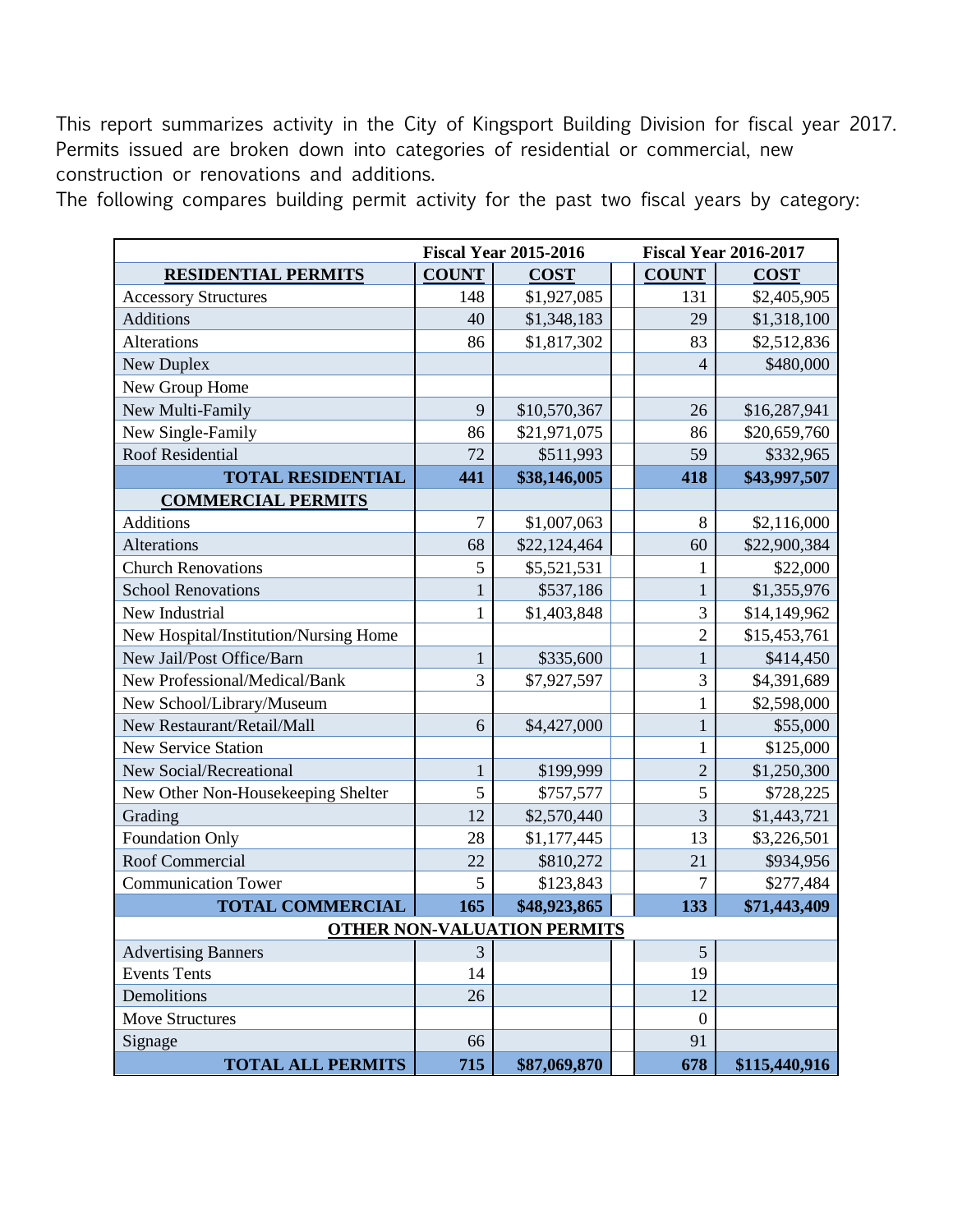#### **PERMITS**

Historically, the construction industry experiences peaks and valleys. Because of this, year-to-year comparisons often capture an inadequate picture of activity. A more common and statistically reliant method is comparative analysis of 5 or 10 years. For example, 606 building permits were issued during fiscal year 2016: 441 for residential projects and 165 for commercial. Comparatively, during fiscal year 2017, 418 residential permits were issued and 133 for commercial projects. A year-to-year comparison would indicate building activity had slightly declined, however, a broader outlook indicates permit activity falls within the norm.

| Fiscal Year | Residential | Commercial |
|-------------|-------------|------------|
| 2013        | 487         | 145        |
| 2014        | 438         | 162        |
| 2015        | 1190        | 177        |
| 2016        | 441         | 165        |
| 2017        | 418         | 133        |

Meanwhile, the total estimated construction cost for all building permits was \$115,440,916; a 33% increase from the previous year's \$87,069,870. As with the total number of permits issued, the construction value varies year to year. Fiscal year 2014 was a record-setting year, mainly due to the construction of the Eastman Corporate Business Center. Looking over the past five years, the City is experiencing steady growth in the construction industry.

| <b>Fiscal Year</b> | <b>Construction Cost</b> |  |
|--------------------|--------------------------|--|
| 2013               | \$61,991,466             |  |
| 2014               | \$128,262,084            |  |
| 2015               | \$82,349,242             |  |
| 2016               | \$87,069,870             |  |
| 2017               | \$115,440,916            |  |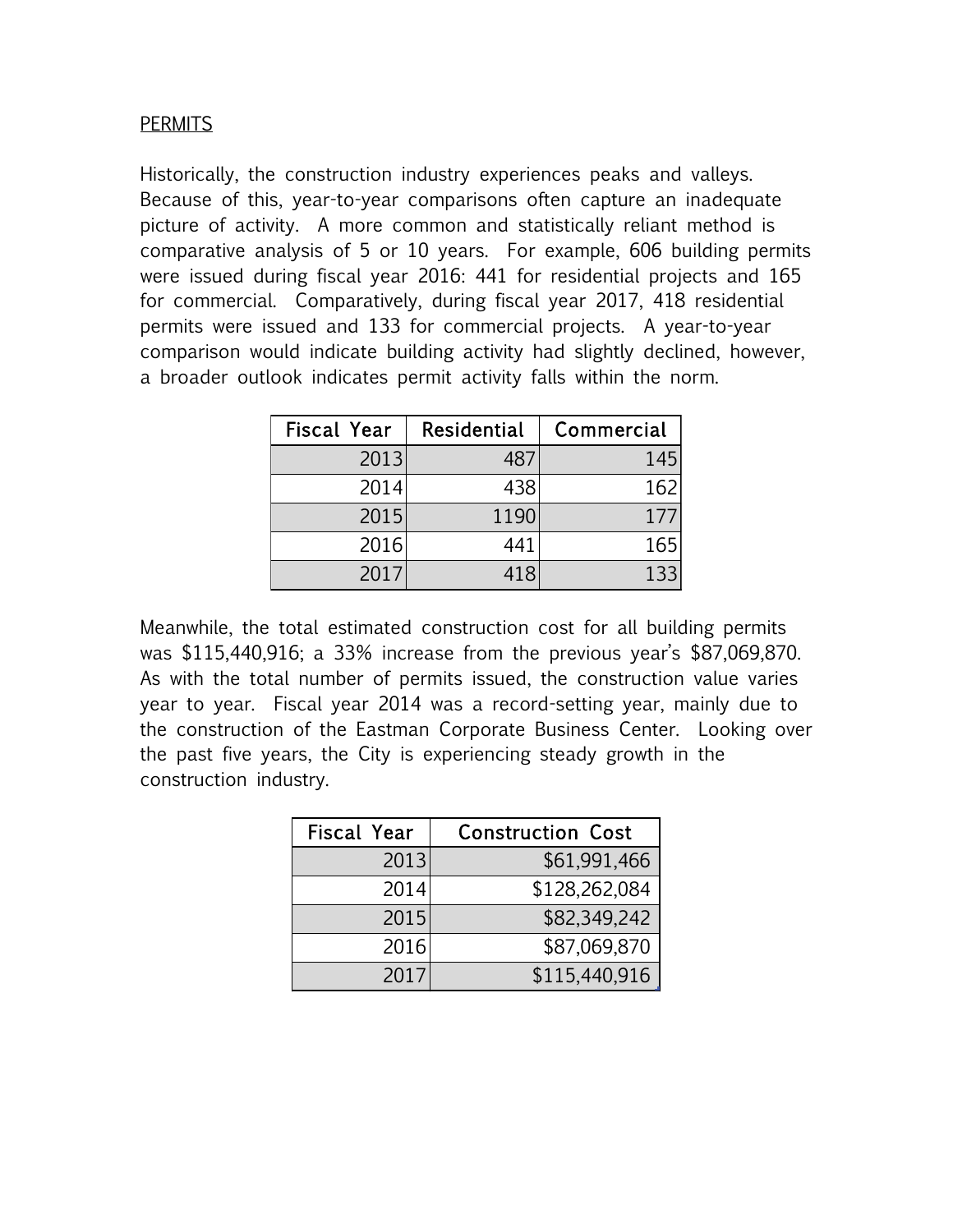#### NEW RESIDENTIAL

The most significant growth in residential building occurred in multi-family housing. During the fiscal year, 27 buildings encompassing 361 apartment units were permitted with a total estimated construction value of \$16,287,941. The majority, 22 buildings and 265 units valued at \$12,013,941 were for the Villas at Riverbend. The Retreat at Meadowview permitted 3 buildings with 72 units for \$3,029,000; and Bloomingdale Terrace Apartments added 2 new buildings providing 12 units each for a total cost of \$1,245,000.

Four duplexes were permitted on Rock Springs Rd, each unit valued at \$120,000.

Single-family housing permits demonstrate how well new housing starts

| have stabilized after the devastating housing and financial crisis of 2008. |           |           |           |                                                                               |           |           |
|-----------------------------------------------------------------------------|-----------|-----------|-----------|-------------------------------------------------------------------------------|-----------|-----------|
|                                                                             | FY 2012   | FY 2013   | FY 2014   | FY 2015                                                                       | FY 2016   | FY 2017   |
| Single-Family                                                               | 79        | 77        | 87        | 86                                                                            | 86        | 86        |
| Total Cost                                                                  |           |           |           | \$12,610,778 \$13,465,718 \$17,538,806 \$20,676,220 \$21,971,075 \$20,659,760 |           |           |
| Average Cost                                                                | \$159,630 | \$174,879 | \$201,595 | \$240,422                                                                     | \$255,478 | \$240,230 |

The majority of new single-family homes, 24, were permitted in the Edinburgh development in Rock Springs. Ten were built in Polo Fields on the other end of Rock Springs Rd, 7 were permitted in Riverwatch, 4 in Rose Gardens Estates, and 3 in Old Island. The remaining 38 were mostly infill in existing subdivisions. Slightly skewing the average cost per home were 3 small cottages permitted on Mellon St, each with 832 square feet and a construction cost between \$80,000 and \$89,000. There were also investments made in community development, with Holston Habitat for Humanity building two new homes in Highland and the Appalachian Service Project building one.

## NEW COMMERCIAL

Nineteen permits were issued for new commercial projects with a total estimated construction cost of \$39,166,387. The largest project permitted was an industrial building within Eastman Chemical Company valued at \$13.7 million. Eastman permitted a total of three new industrial buildings, with the two smaller buildings valued at \$375,000 and \$93,065.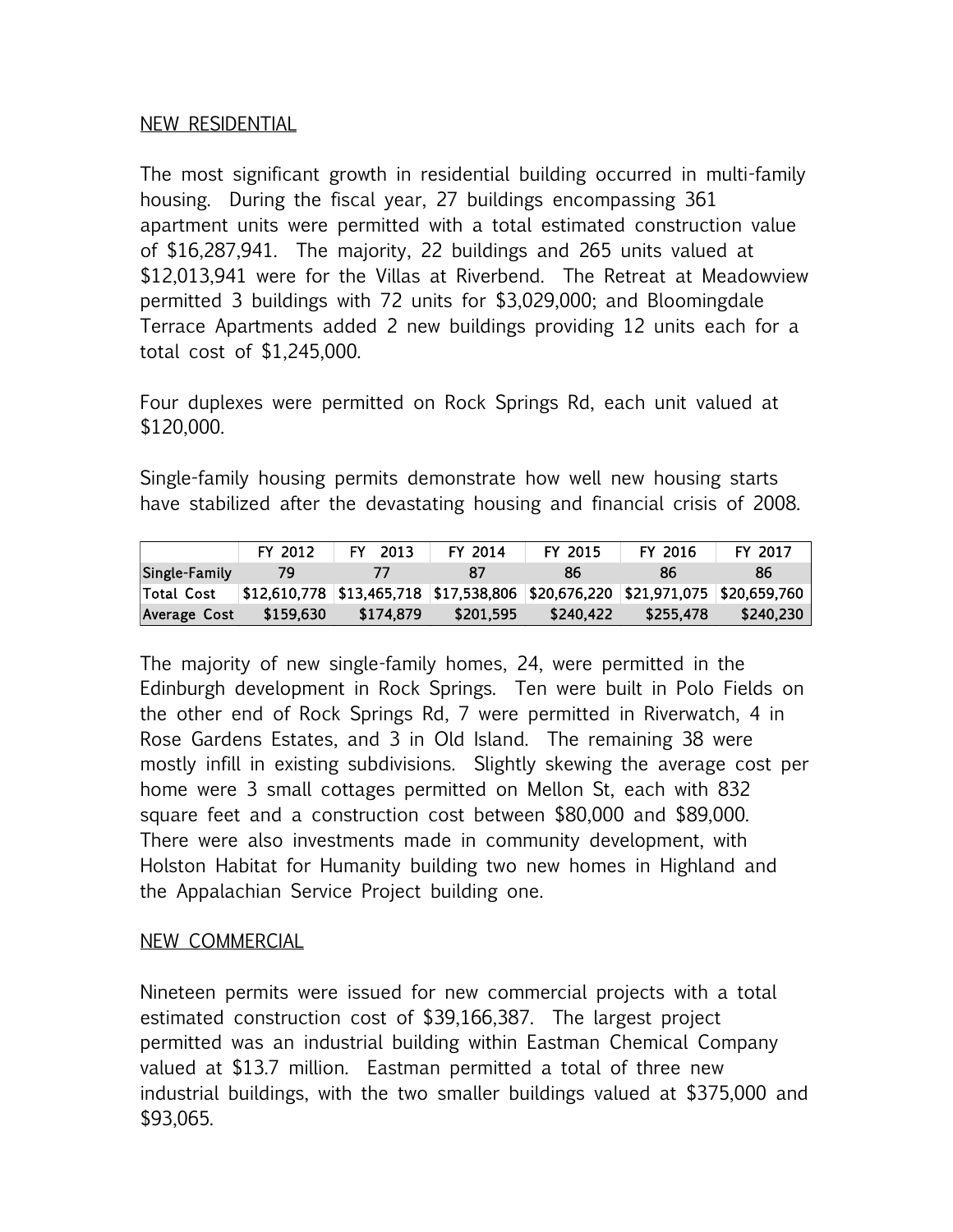Medical professional office space increased by two buildings, Associated Orthopaedics on W Ravine Rd and Kingsport Podiatry on N John B Dennis Hwy. Large investments were made in senior living communities, with the Blake at Kingsport permitted at \$12 million; and a new facility at Asbury Place under construction for \$3.5 million.

The top five new commercial permits were:

| 1750 Lincoln St    | Eastman Chemical Company | \$13,368,897 |
|--------------------|--------------------------|--------------|
| 3308 Fort Henry Dr | The Blake                | \$12,000,000 |
| 430 W Ravine Rd    | Associated Orthopaedics  | \$3,566,689  |
| 200 Netherland Ln  | Asbury Place             | \$3,453,761  |
| 305 W Main St      | <b>RCAM</b>              | \$2,598,000  |

#### DOWNTOWN DEVELOPMENT

The redevelopment and revitalization of downtown Kingsport is an important economic indicator for our city. During the past fiscal year downtown growth occurred with investments in professional offices, public amenities, and small businesses. The children's department of the library was renovated for \$195,000 and a carving studio was added to the carousel for \$80,000. Other significant permits include Vida Hot Yoga on E Center St for \$75,000 and \$1 million for a medical office on Broad St. Altogether, eight permits were issued valued at \$1,561,573.

#### ADDITIONS AND ALTERATIONS

This category contains all types of remodeling, additions, and structural changes. A total of 182 permits were issued with an estimated construction cost of \$30,225,296. Residential projects account for 112 permits valued at \$3,830,936, while 70 permits were issued for commercial projects with an estimated construction cost of \$26,394,360.

10388 Airport Pkwy LeClerc Foods \$5,300,000 1901 Meadowview Pkwy | Meadowview Conference Center | \$2,711,000 1113 Konnarock Rd | Water Services Operations | \$1,593,370 100 Netherland Ln de Asbury Place \$1,500,000 400 Clinchfield St Suite 220 DB Excel \$1,355,976

The five largest commercial renovation permits were: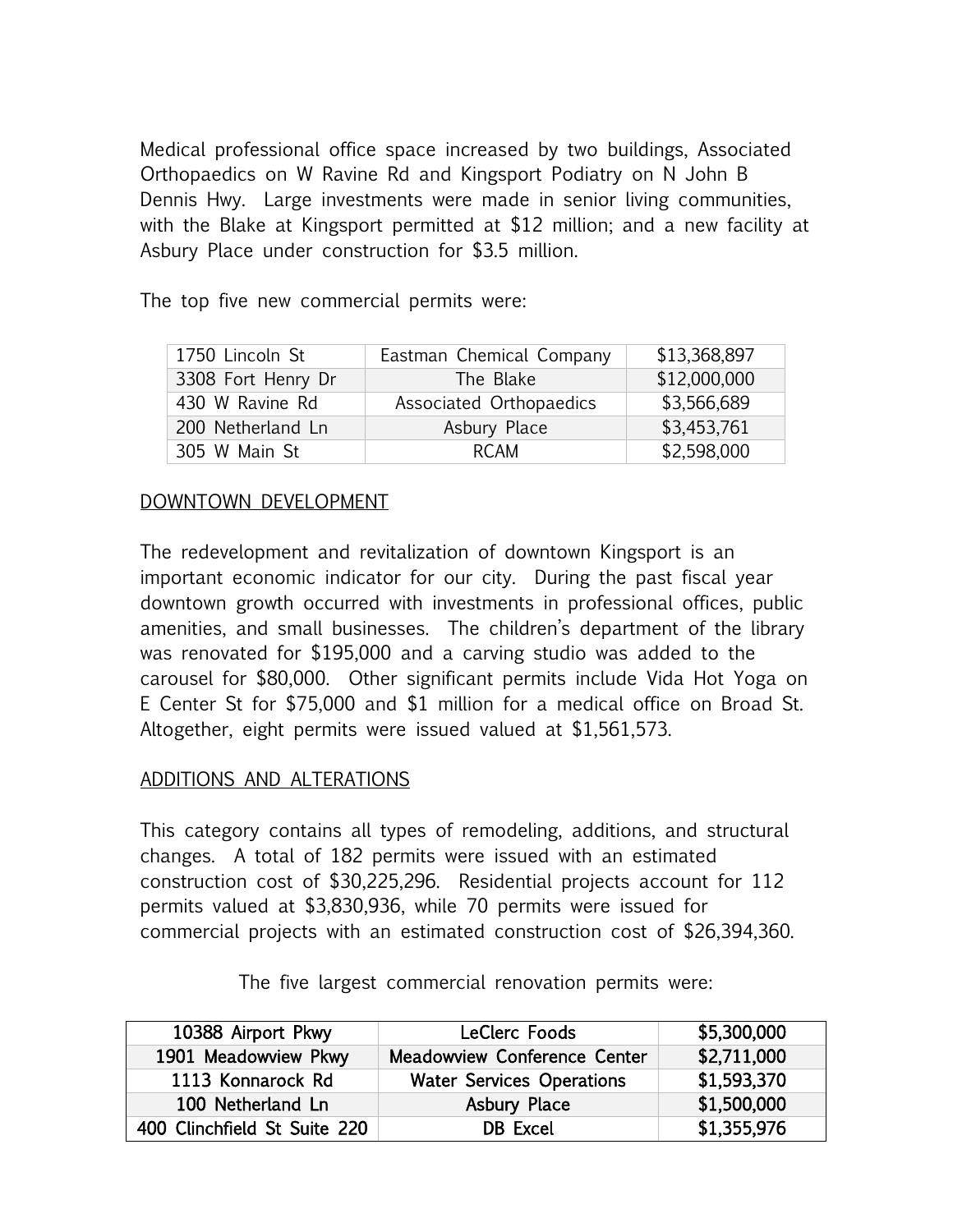## REVENUE

The 2467 permits issued in Fiscal Year 2017 generated \$532,753 in revenue, including \$20,023 in plans review fees. Compared to the previous year's total of \$415,663 for 2267 permits, revenue increased by 28%. Most of the increase can be attributed to permits for multi-family housing.



Building permit and plans review fees are based on the estimated construction cost of a project. Electrical and plumbing permit fees are calculated according to the number of fixtures installed. Mechanical permit fees are a combination of total job cost and equipment.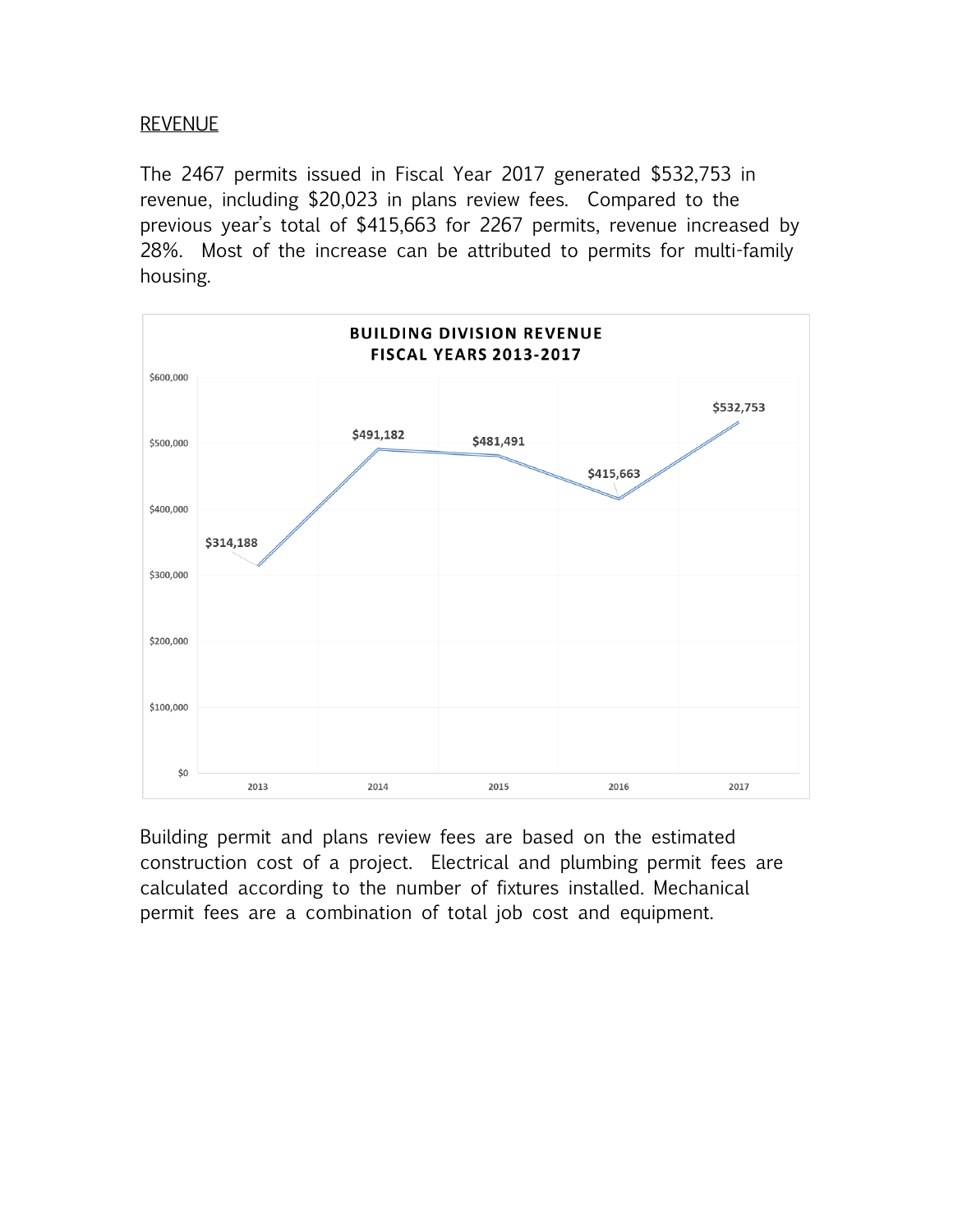## **INSPECTIONS**

The Building Division performed 6378 on-site construction inspections this year, an increase of 543. Construction inspections relate to issued permits and do not include the inspectors' assistance to various City departments, advice calls, complaints, and general citizen requests. Depending on the type of inspection, scope of the work, and the size and location of the project, a single inspection may take from 15 minutes to 2 hours to complete.

The following chart compares permits and inspections over the past five years.



## SUBSTANDARD DWELLING ABATEMENT

The Building Division is dedicated to improving our community through substandard housing abatement. Suspect properties are identified through the cooperative efforts of inspectors, other city departments, and citizen complaints. Once a property has been targeted as dilapidated, the department works with property owners to ensure the property is brought into code compliance for the safety of the neighborhood and